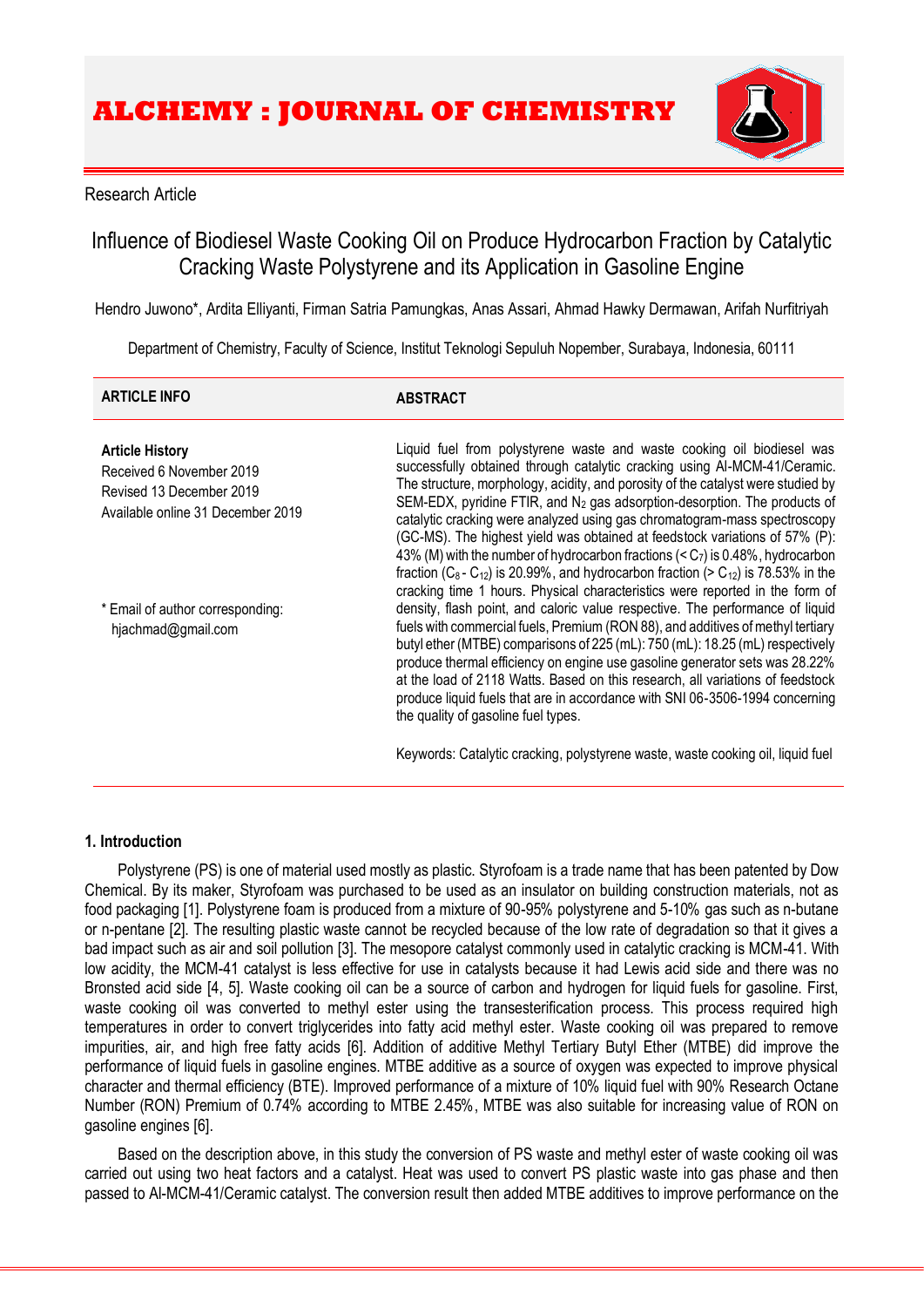gasoline engine. The product which produced was tested in order to find the calorific value, density, flash point, and Gas Chromatography-Mass Spectrometer (GC-MS), RON, and Brake Thermal Efficiency (BTE) analysis. The test result was compared with SNI 06-3506-1994 regarding material quality gasoline fuel type.

# **2. Materials and Methods**

### *2.1. Materials*

The materials used in this study were waste cooking oil, polystyrene plastic waste (PS), Al-MCM-41 catalyst from a previous study [7], spark plug ceramic, SAP NaOH catalyst from UPT BPPTK LIPI, methanol p.a. from Merck, Premium. Methyl Tertiary Butyl Ether (MTBE) was purchased from Merck.

# *2.2. Synthesis Al-MCM-41/Ceramic Catalyst*

Al-MCM-41/Ceramics catalyst [8] was synthesized by hydrothermal technique using the wet impregnation method according to the previous research procedure [9].

# *2.3. Characterization Al-MCM-41/Ceramic Catalyst*

The acidity of the sample was determined by saturated vapor from pyridine absorption and analyzed using FTIR (Fourier-transform Infrared), while SEM-EDX (Scanning Electron Microscope – Energy Dispersive X-ray) was used to identify the morphology. Measurements of  $N_2$  absorption from calcined samples were carried out using Tristar II 3020.

### *2.4. Biodiesel Synthesis from Waste Cooking Oil*

The synthesis of liquid fuel was carried out in a reflux reactor at a temperature of 60°C and a speed of 800 rpm with the addition of sodium hydroxide and methanol p.a. Biodiesel products were collected at Erlenmeyer.

# *2.5. Liquid Fuel Synthesis from Polystyrene Oil Waste*

Liquid fuel synthesizes were carried out in continuous reactor. The resulting products were accommodated at Erlenmeyer. Repetition of the use of catalysts were applied to obtain PM50, PM57, PM67 samples in **Table 1**. After that, hydrocarbon fuels were mixed with Premium RON 88 and MTBE additives to produce optimum performance in the gasoline engine.

| <b>Table 1.</b> Liquid Fuel Composition |                                  |                    |  |
|-----------------------------------------|----------------------------------|--------------------|--|
| <b>Feedstock Type</b>                   | <b>Polystyrene Cracking (mL)</b> | Biodiesel WCO (mL) |  |
| P50                                     | 500                              | 500                |  |
| P <sub>57</sub>                         | 571                              | 429                |  |
| P67                                     | 670                              | 330                |  |

|  |  |  |  | Table 1. Liquid Fuel Composition |  |
|--|--|--|--|----------------------------------|--|
|--|--|--|--|----------------------------------|--|

### *2.6. Catalyst Preparation*

The Al-MCM-41 catalyst was mixed with ceramic powder with a mass ratio of 7:3. Nine grams of the pellet catalyst mixture were inserted into a catalyst tube filled with glass wool [10].

### *2.7. Liquid Fuel Mixed Characterization*

A mixture of liquid fuels to be characterized in **Table 2**. Characterization of hydrocarbon fuels including test density, calorific value and flash point [11]. Component analysis of chemical compounds was carried out using GC-MS. The performance test of the mixture of liquid fuels was carried out using a Generator Set (Yanmar, Type TF55R) engine to determine the efficiency value of a mixture of liquid fuels for loading generated during the combustion process in the engine.

| <b>Table 2.</b> Liquid Fuel Mixed Composition |                |                     |           |                          |
|-----------------------------------------------|----------------|---------------------|-----------|--------------------------|
| Feedstock Type                                | Feedstock (mL) | Premium RON 88 (mL) | MTBE (mL) | <b>Mixed Liquid Fuel</b> |
| P <sub>50</sub>                               | 225            | 750                 | 18.375    | CB <sub>50</sub>         |
| P <sub>57</sub>                               | 225            | 750                 | 18.375    | CB <sub>57</sub>         |
| P67                                           | 225            | 750                 | 18.375    | CB67                     |

|  | Table 2. Liquid Fuel Mixed Composition |  |
|--|----------------------------------------|--|
|--|----------------------------------------|--|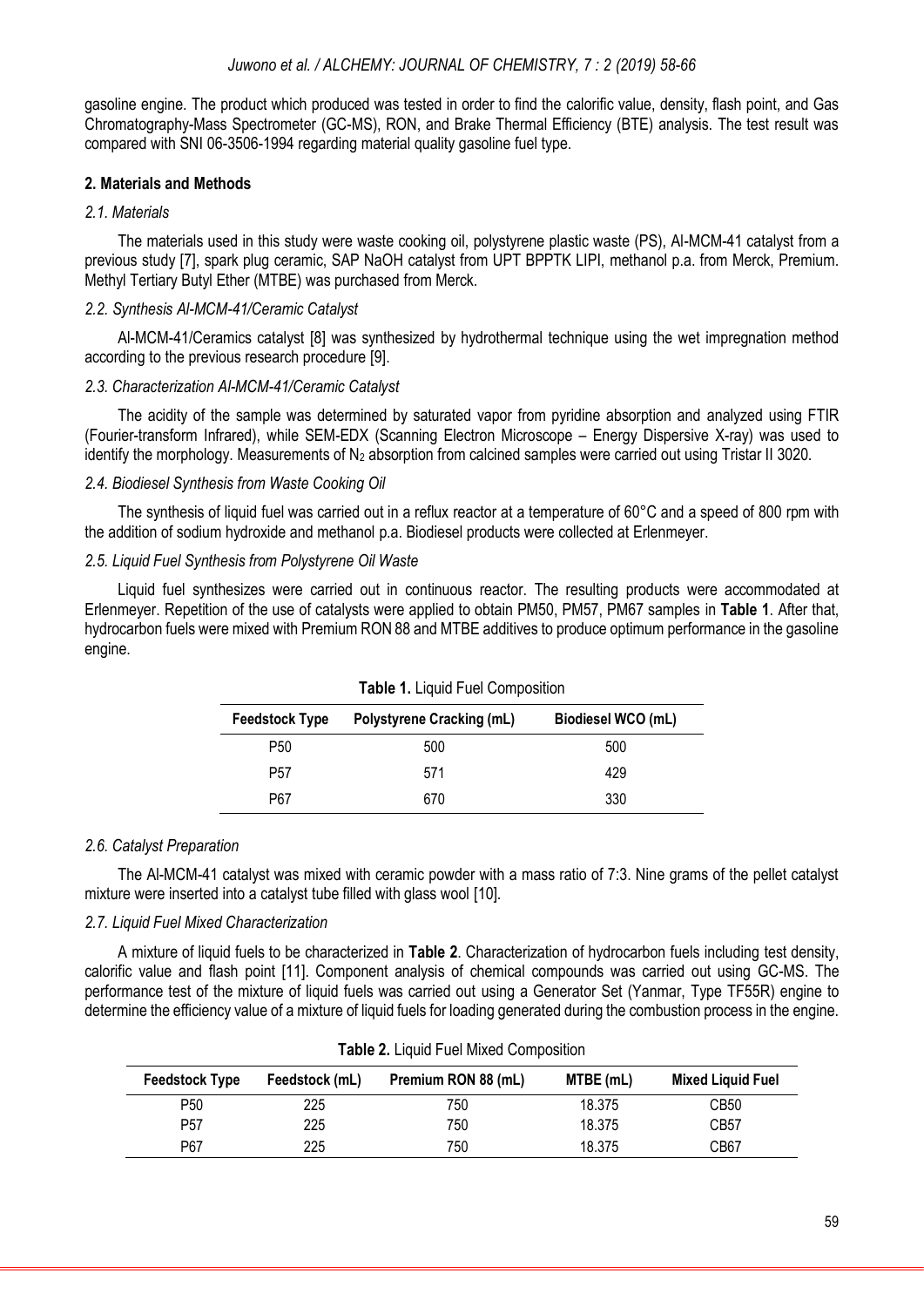### **3. Result and Discussion**

### *3.1. Liquid Fuel Hydrocarbon Synthesis*

Hydrocarbon fuel synthesized at different volume variation with catalytic conversion processes which last for 2.5 h refer to the measurement of the volume of hydrocarbon fuel as a result of cracking in each variation shown in **Table 3**.

| <b>Feedstock Type</b> | Liquid Fuel (mL) | Plastic Waste (mL) |
|-----------------------|------------------|--------------------|
| P50                   | 646              | 234                |
| P57                   | 804              | 71                 |
| P67                   | 716              | 159                |

# *3.2. Characterization Al-MCM-41/Ceramic Catalyst*

# *3.2.1. FTIR-Pyridine*

Acidity in the Al-MCM-41/Ceramic catalyst consisted of Bronsted and Lewis acids. The interaction between the pyridine compound and the active site of the Al-MCM-41/Ceramic catalyst at the wavenumber 1548 cm-1 showed the active site of Bronsted acid with the amount of 0.0311 mmol/g. Whereas the wavenumber 1446 cm<sup>-1</sup> with the amount of 0.0342 mmol/g shows the interaction between the pyridine compound and the active site Al-MCM-41/Ceramic which was considered Lewis acid [8,11]. These results are summarized in **Figure 1**.



**Figure 1.** Spectra FTIR-Pyridine Al-MCM-41/Ceramic catalyst



**Figure 2.** (a) Isotherm graphic of Al-MCM-41 catalyst reference, (b) Isotherm graphic of Al-MCM-41/Ceramic catalyst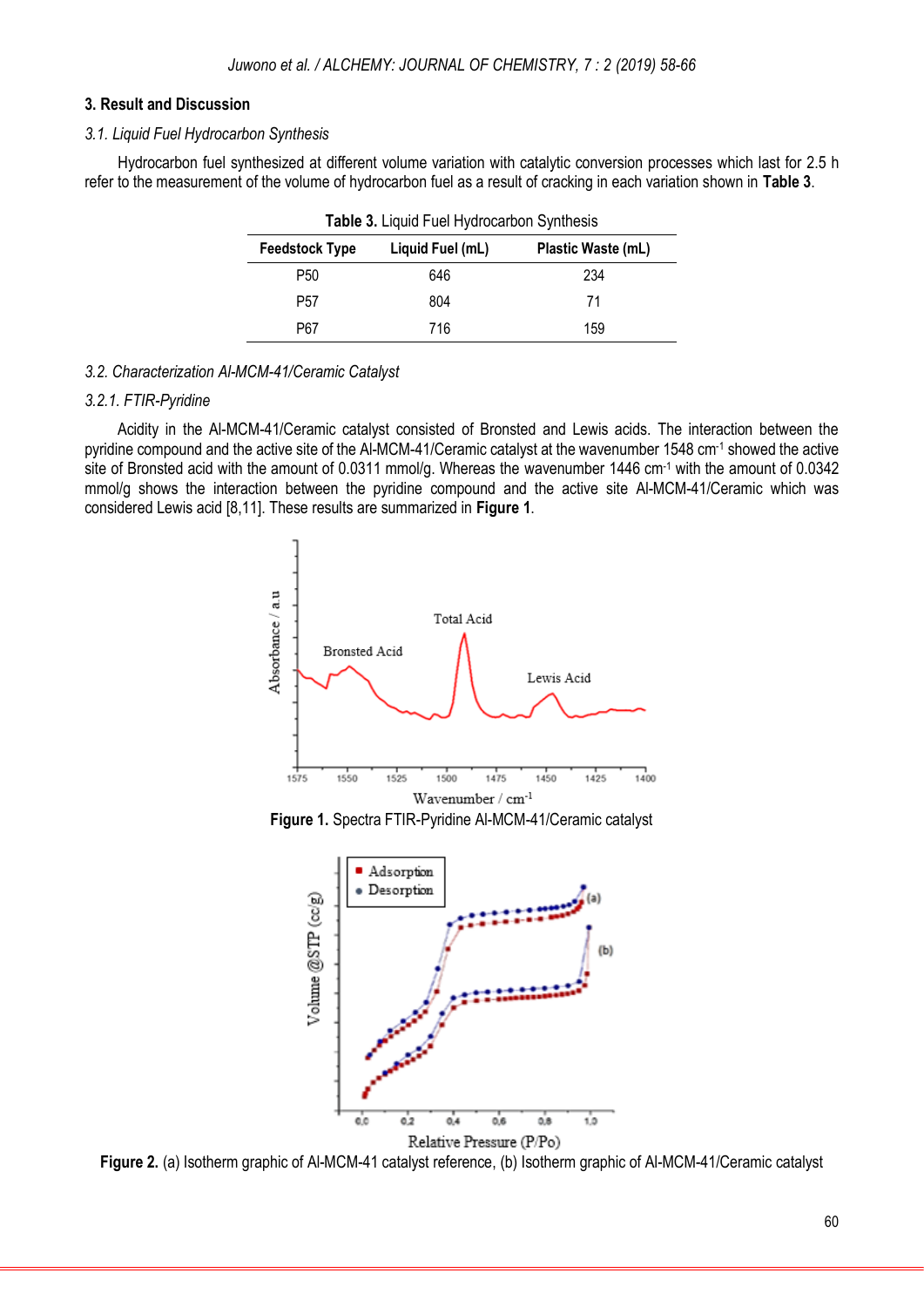# *3.2.2. Adsorption-Desorption N<sup>2</sup>*

**Figure 2** showed the type IV isotherm Langmuir which corresponded to the typical Al-MCM-41/Ceramic catalyst graph [8]. This result indicated mesopore cause the pore radius is 17 nm. These results verify that the addition of ceramic with a mass ratio of Al MCM-41/Ceramic does not change the type of isotherm chart of Al-MCM-41. The surface area of the catalyst was enlarged from the Al-MCM-41 catalyst previously synthesized by Juwono et al. [10]. So, the addition of ceramic did increase the surface area of Al-MCM-41.

# *3.2.3. Scanning Electron Microscopy – Energy Dispersive X-Ray Spectroscopy (SEM-EDX)*

In the SEM result, Al-MCM-41 attached to the surface of the ceramic. The morphology of Al-MCM-41 was shown in **Figure 3(a)** and the appearance of ceramic was showed in **Figure 3(b)**. In pure Al-MCM-41, a smooth surface agglomerated the solid with a hexagonal structure (**Figure 3(a)** A), while the Al-MCM-41/Ceramic catalyst contained fine particle with a hexagonal structure attached to the ceramic surface (**Figure 3(b)** yellow circle) which functioned as a supporting solid.

 EDX analysis results provide information about the chemical composition of the catalyst as shown in **Figure 4**. Addition of spark plug ceramic can increase the composition of silica and aluminium [10, 12]. The increase in the composition of the two metals can be used for the selectivity of the catalyst. High selectivity catalysts were needed for catalytic cracking reaction processes that have more than one product and byproduct [\[13](#page-7-6)].



**Figure 3.** (a) Microgram of SEM Al-MCM-41 catalyst, (b) Microgram of SEM Al-MCM-41/Ceramic catalyst



**Figure 4.** EDX Al-MCM-41/Ceramic Catalyst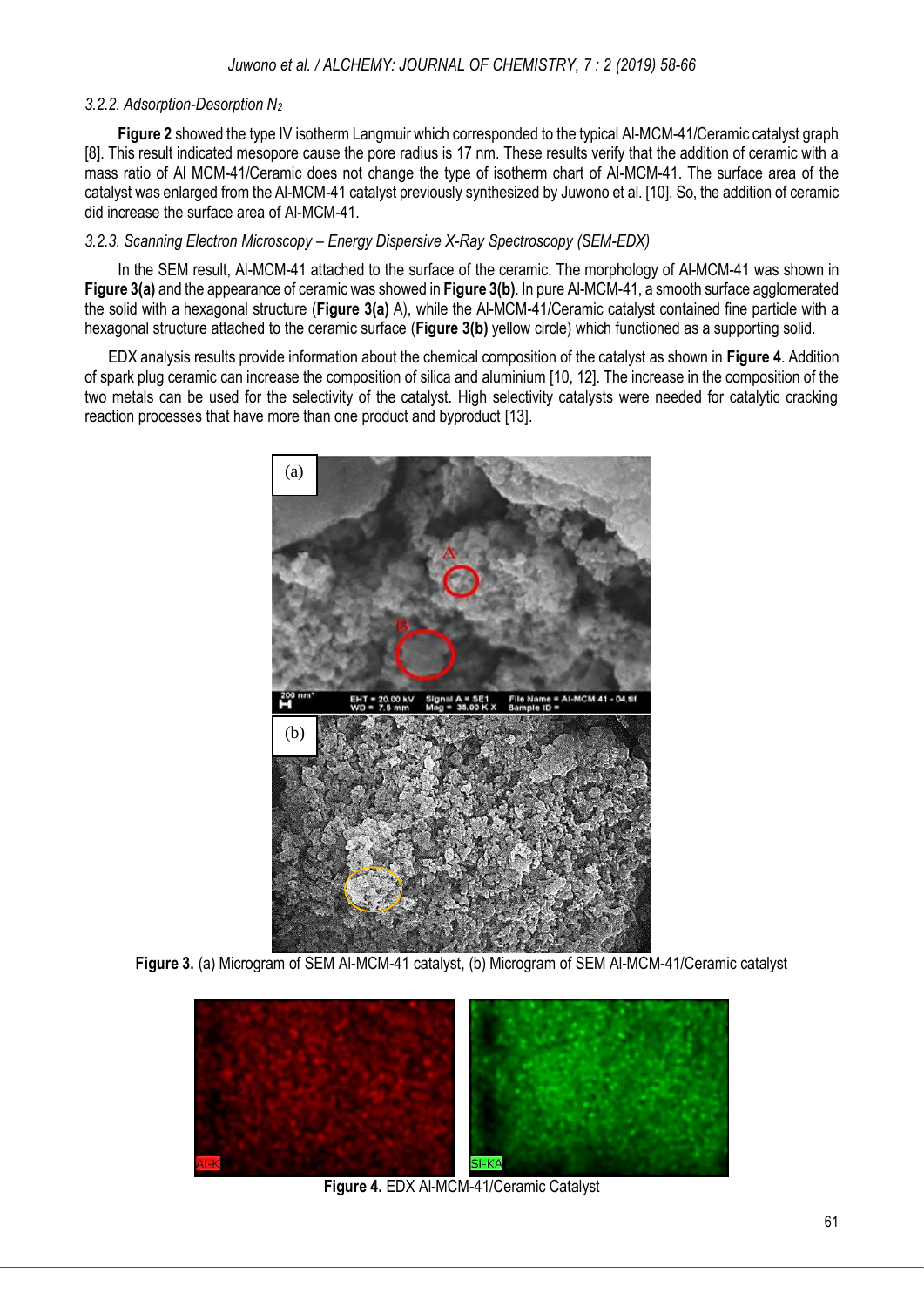#### *3.3. Characterization Liquid Fuel Mixed*

#### *3.3.1. Density Calculation*

The results of determining the density of liquid fuel from cracking with variations in the volume% of plastic reactants and used cooking oil in **Figure 5**. The addition of used cooking oil biodiesel, there was an increase in density because the higher used cooking oil biodiesel, the molecular weight (Mw) of the compounding compound liquid fuel was getting bigger [9]. All mixtures of liquid fuels of this research product have met the criteria based on SNI 06-3506-1994 regarding Premium fuel types.



**Figure 5.** Liquid fuel product density

#### *3.3.2. Caloric Value Calculation*

The results of measurements of the calorific value of liquid fuel from plastic cracking with used cooking oil and liquid fuel mixture were shown in **Figure 6**. The calorific value of liquid fuel mixture cracking P50 shown the highest calorific value of 19226.472 Kcal/kg. Addition of polystyrene cracking mixture and used cooking oil biodiesel did increase the calorific value of liquid fuel due to the increasing amount of oxygen content in liquid fuel [\[14](#page-7-7)]. All liquid fuel mixtures resulted from catalytic cracking were above the premium standard (RON 88) of 9595.990 Kcal/kg so as to provide greater energy for efficiency testing on gasoline engines.



**Figure 6.** Liquid fuel caloric value

#### *3.3.3. Flash Point*

Flash points on each variation of the composition of reactants and co-reactants were shown in **Figure 7**. P57 liquid fuel mixture have the highest flash point at a temperature of -55.112°C. Flash points of mixed liquid fuel tend to decreased with the addition of commercial fuels such as diesel [\[15](#page-7-8)]. The higher the fuel flash point, the more difficult it was to burn. Fuel with a high flash point was safer in use and storage because it would not be easy to be burned at room temperature.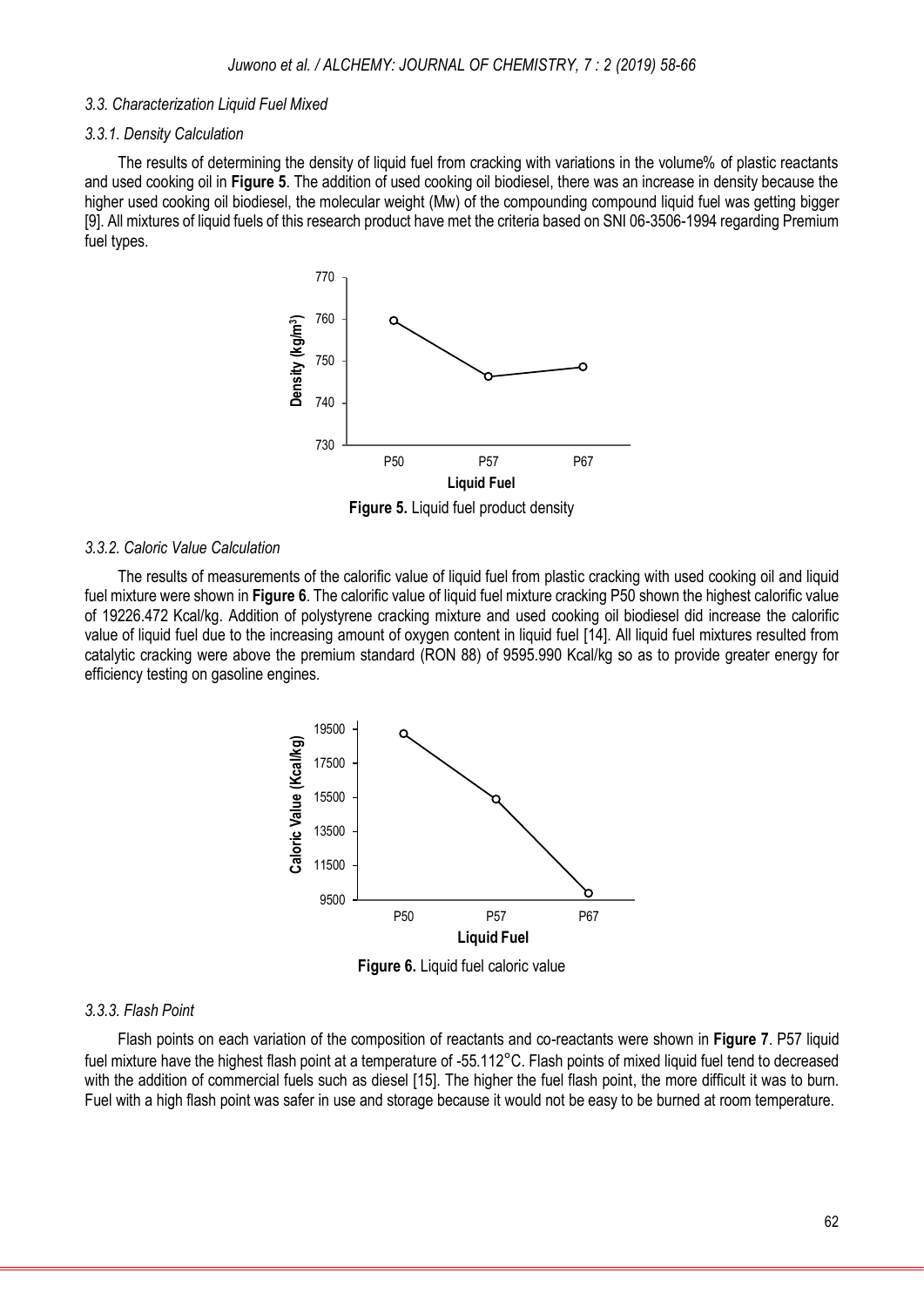

#### *3.4. Liquid Fuel Hydrocarbon Catalytic Cracking Result by GC-MS*

The results of the catalytic cracking of liquid fuel hydrocarbons through GC-MS were shown in **Figure 8**. The composition of % hydrocarbon yield obtained in each variation were shown in **Figure 9**. An increase in the gasoline fraction  $(C_8-C_{12})$  and short chain hydrocarbon fractions  $(*C*<sub>7</sub>)$  along with the addition of cracking and co-reacting time of used cooking oil biodiesel in various variations. There was a decrease in gasoline fraction  $(C_8-C_{12})$  for variation of P67 along with the addition of cracking time. This was possible because the reaction between the gas produced by PS plastic cracking and used cooking oil biodiesel was lower so that the reaction tendency was become saturated as additional cracking time was pushed more strongly to form long chain hydrocarbon fractions [7, 16, 17].

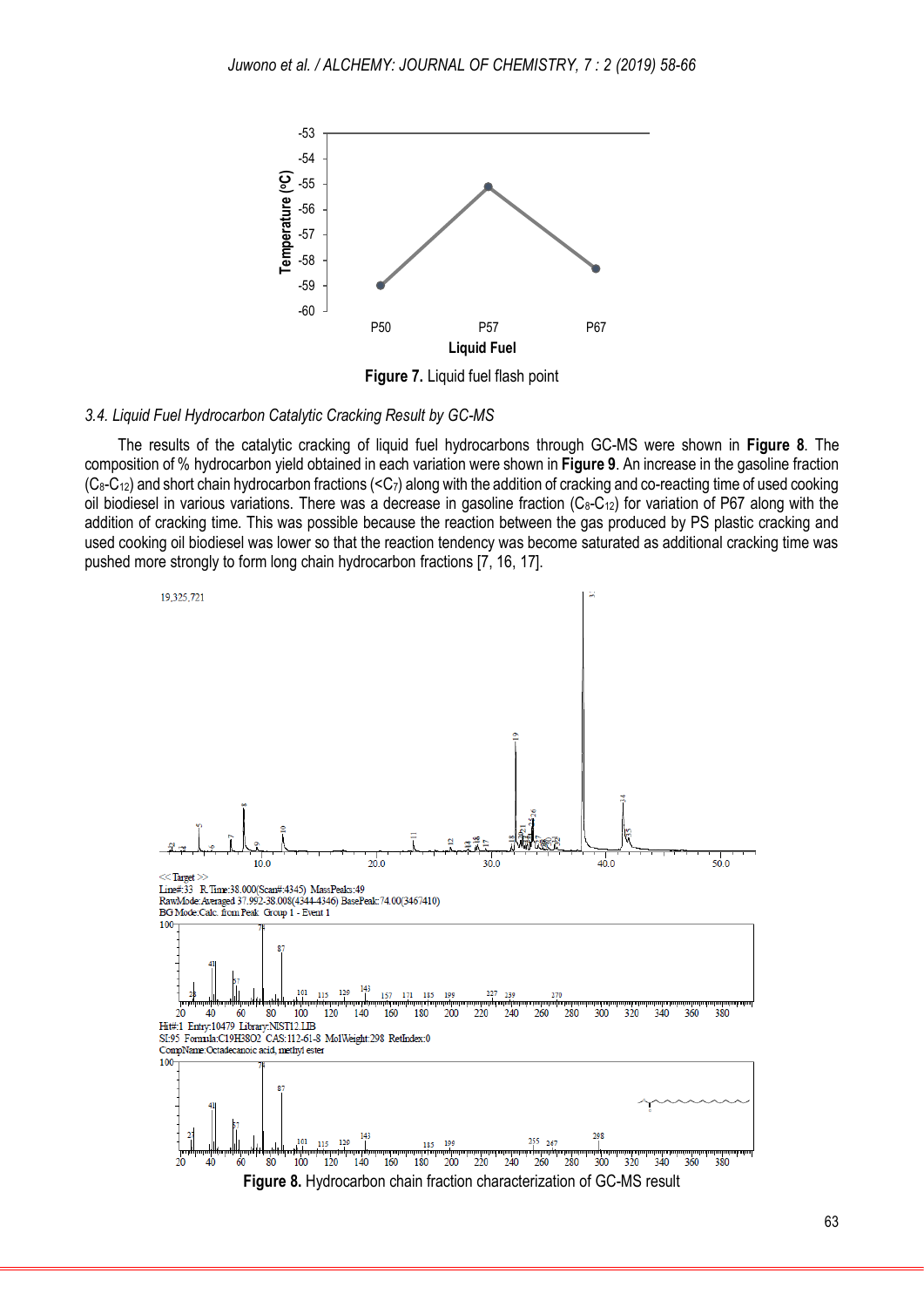

#### *3.5. Liquid Fuel Performance*

Gasoline generator set was used to measure the Brake Thermal Efficiency (BTE) parameter which stated the conversion of heat energy into mechanical energy in gasoline engines. Percentage of thermal efficiency of liquid fuel mixture increased with increasing load (Watt) on gasoline engines as shown in **Figure 10**. Percentage of premium thermal efficiency of RON 88 and MTBE at loading of 2145 Watts was known to be 25.75%. A mixture of liquid fuels with variations of the P57 feedstock has the largest thermal efficiency of 28.22% at the load of 2118 Watts. This increase in the percentage of thermal efficiency was caused by an increase in the value of GC-MS from the mixture of liquid fuels [\[18\]](#page-7-9).



#### **4. Conclusion**

Based on research on the determination of liquid fuel characteristics and performance of hydrocarbon fractions as a result of catalytic cracking of used cooking oil biodiesel with polystyrene waste, it can be concluded that the largest % yield was obtained from variation of P57 feedstock. Liquid fuels characterization and performance, namely density, flash point, calorific value, and BTE in these variations shown the optimum value. Based on this research, all variations of feedstock produce liquid fuels that were in accordance with SNI 06-3506-1994 concerning the quality of gasoline fuel types.

#### **Acknowledgement**

The authors gratefully acknowledge the funding support from ITS Local Scheme of Grants as well as Higher Education Director of Republic Indonesia for Financial Grant in 2019.